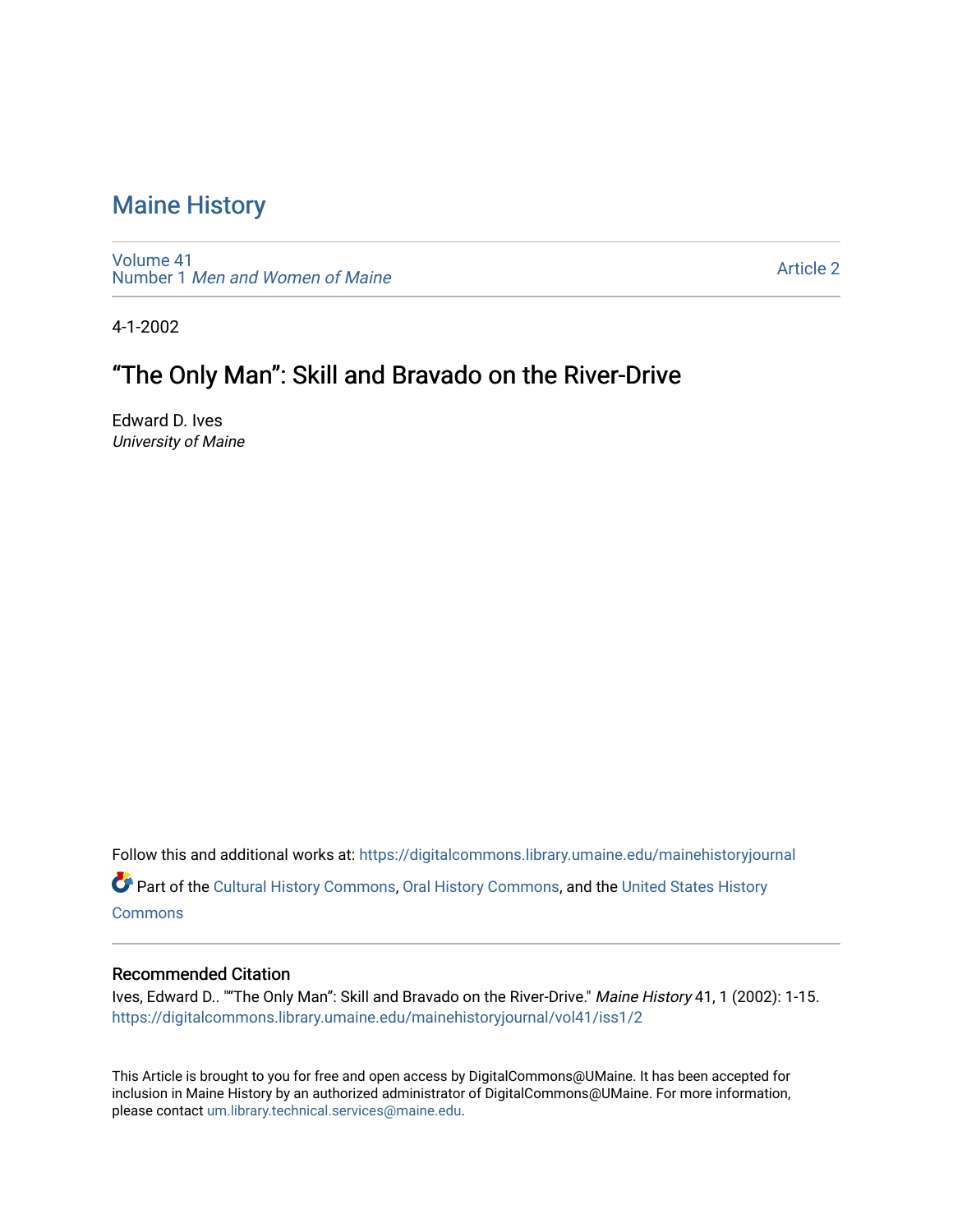

River driving required a stout heart and a talent for staying on a log in the tumbling waters of a Maine river. Each of these drivers learned the tricks of the trade as a youth and he probably endured some right of passage before gaining entry into the fraternity of men who made this dangerous business their stock in trade. *Maine F olklife C e n te r P h o to #302.*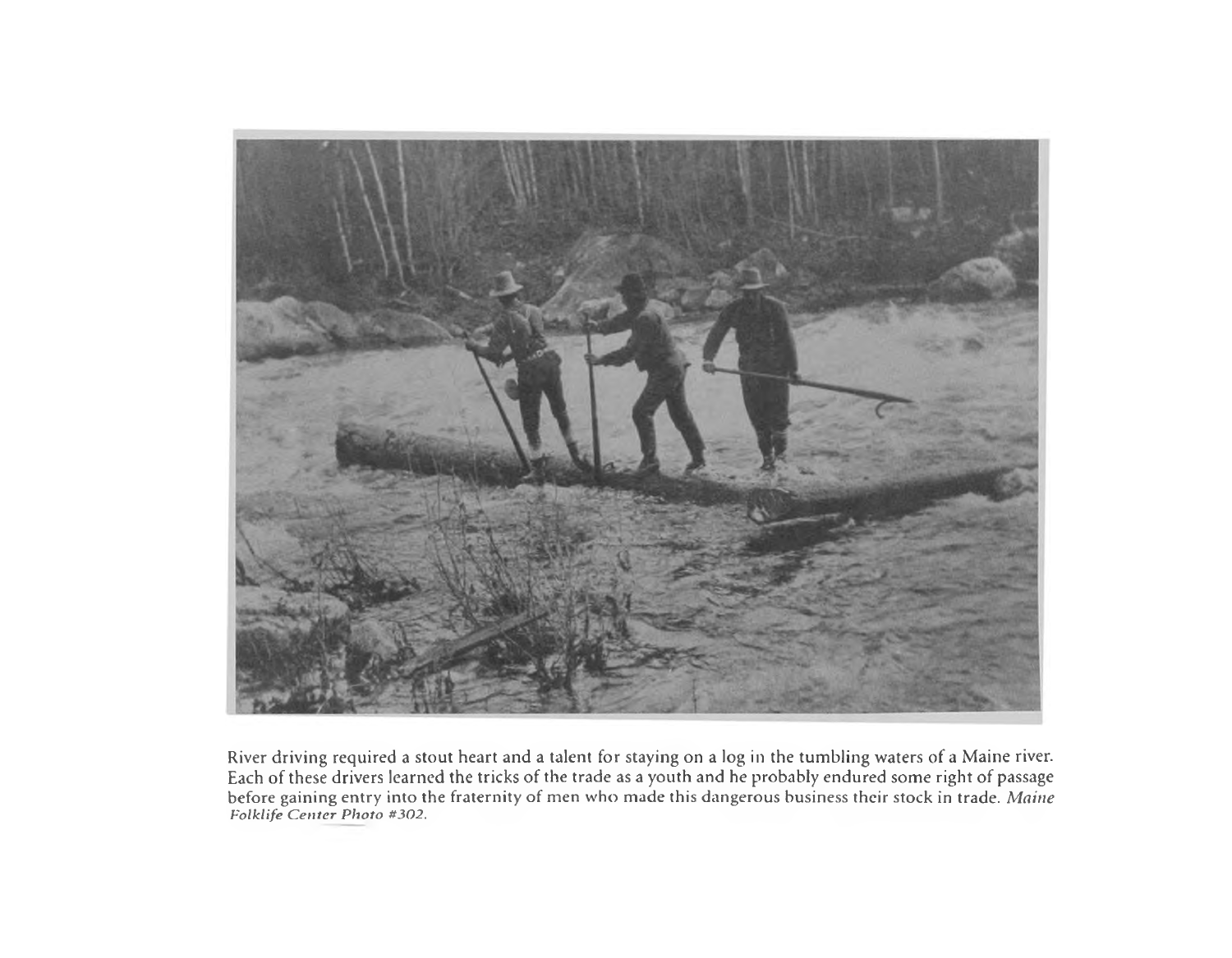# **"THE ONLY MAN": SKILL AND BRAVADO ON THE RIVER-DRIVE**

## By Edward D. Ives

*Handling logs on Maine's swift-flowing rivers demanded great skill* and dexterity, and it was a source of pride for those who could do it *well Not surprisingly*; *stories about river driving have became an* important part of Maine's heritage. Not the least of these stories in*volve the "only man" to accomplish some particularly dangerous or* difficult feat of prowess and bravery. These tales were bound up with the coming-of-age process along the banks of the Penobscot and Ken*nebec rivers, and the accomplishments they relate signaled a person's acceptance into the select ranks of legendary loggers—if they didn't go too far in testing their mettle against the fates. Edward D.* "Sandy" Ives is professor emeritus at the University of Maine and former director of the Maine Folklife Center. His publications, con*centrating on the oral traditions of Maine and the Maritime Provinces*, *include LARRY GORMAN: THE MAN WHO MADE THE SONGS; LAWRENCE DOYLE: THE FARMER-POET OF PRINCE EDWARD ISLAND; JOE SCOTT: THE WOODSMAN SONGMAKER; and GEORGE MAGOON AND THE DOWN EAST GAME WAR.*

**FILEETWOOD PRIDE, who was ninety-five when I met him**<br>1959, had grown up on a small St. John River farm. "My earli<br>memories," he wrote in his autobiography, "are of drifting alo<br>on logs in the slow currents of the dead wa 1959, had grown up on a small St. John River farm. "My earlie memories," he wrote in his autobiography, "are of drifting aloi on logs in the slow currents of the dead water and chiseling gum out the seams of the big spruce logs I was riding." $\scriptstyle\rm I$  That was play, but tl skills involved in staying on that log were to serve him well in wor when every spring for many years he hired on the drive, helping to brii thousands upon thousands of sawlogs downriver from the lumb woods to the mills. His summation of that part of his life is worth quo ing in full:

I have been on the log drives of all the big rivers here in the East and on many of their small branches. The big rivers I have driven are the Miramichi, St. John, Penobscot, Kennebec, Androscoggin, and Connecticut. Some of those drives from the headwaters of the tributaries to the mills took as many as 120 days. I like to remember that along all those rivers I worked shoulder to shoulder with men who were men. They smoked pipes and wore braces and didn't spend half their time lighting cigarettes and hitching up their pants."2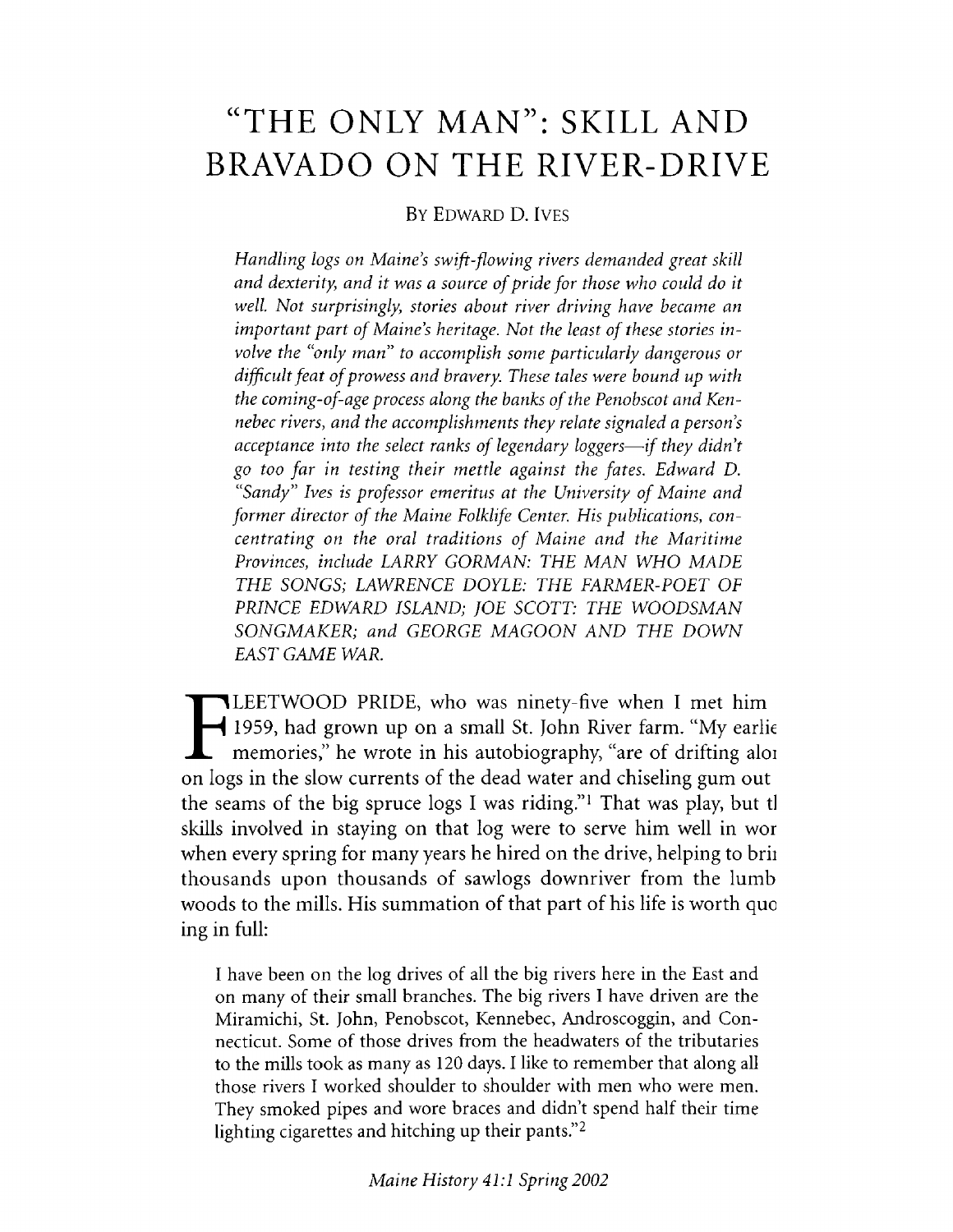Becoming a man among men was any boy's dream when he hired on the drive, and obviously it required a whole lot more than acquiring pipe and braces to make that dream a reality. Especially it required the ability to "go on logs," to be able to keep one's balance on a floating twelve-tosixteen-foot stick of pine or spruce and use it as a raft of sorts to move from place to place as the work demanded. Tom MacLeod of Baring remembered hiring on the St. Croix drive:

It was tough when you stop and think. Take a young fellow like me way up there in that country. The boss would come along and say, "Can you go on logs?"

"Well, I can go some."

"You better be able to go some, because you're on your own. Nobody's going to look out for you here. You gotta look out for yourself."

That's about the way it was . . . Used to be pitiful sometimes. Some fellows that would go on the drive wouldn't realize what they were up against until they got there, and they'd have to come right back home.<sup>3</sup>

Since Tom grew up on the banks of the St. Croix, he had ample opportunity to get an early start on those necessary skills through play, as did Fleetwood Pride on the banks of the St. John. Ernest Kennedy (b. 1889) gave a similar account of growing up in Argyle on the banks of the Penobscot. "I was just like a sandpip," he said as he described playing on old logs stuck in the bushes. Then at age twelve or thirteen he hired to sort logs on Argyle Boom and was assigned to the beginner's work of rafting along the shore as the logs were kicked in to him by his checker, Hunker Campbell.4

No job on the boom required greater skill and agility than that of checker. Out in mid-river, hanging to a line that ran from shore to shore and standing on a single log, he had to check every log that came by him. If it bore one of the marks his shore crews were raffing, he would kick it in to them. Frequently, if logs floated out of his reach he'd have to go after them by moving from log to log. Since the work could be both demanding and intensive, checkers usually worked in pairs, spelling each other, turn and turn about. The whole sorting process— and that's what Argyle Boom was all about— depended on men like Hunker Campbell. Then one day his partner failed him, and Ernest got his big chance:

The fellow that was checking with him went downtown one time it was Saturday night or something— where he could get full. Didn't get back anyway. And I used to play on the logs a lot around there [when I wasn't busy rafting], and Hunker said, "You're pretty smart on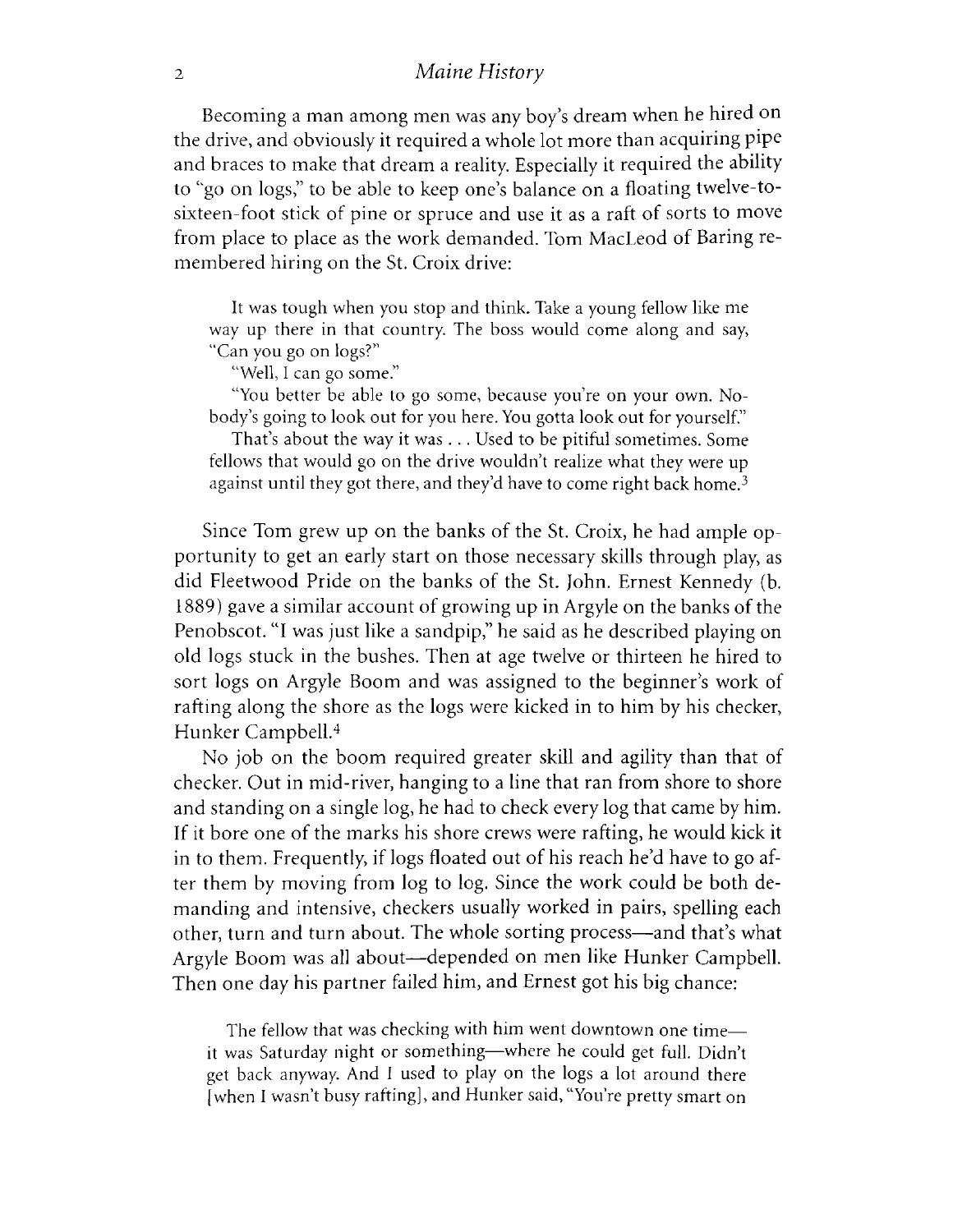

Sorting booms on the Penobscot River guided logs into holding ponds, where a mill company usually took charge. The men in the lower photograph checked the logs for company marks, then sent them through the corresponding gaps in the boom. Their work required great skill as they spun the logs, checked the marks, and kicked them to the shore crew. *Maine Folklife Center Photos # 618 and 417.*

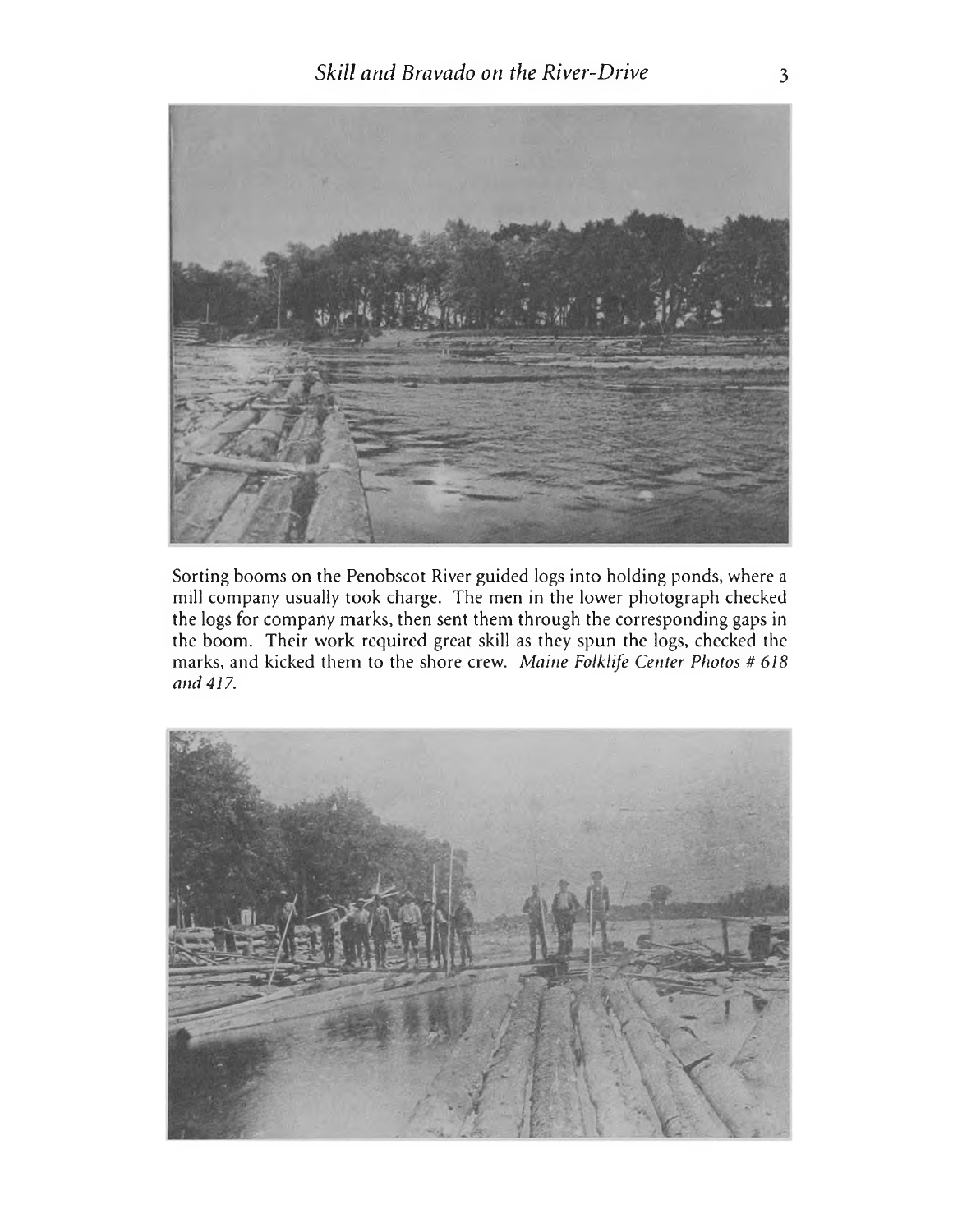logs. Why don't you try the checkline?"

And I said, "I don't know but I will."

I had hold of that checkline, and I done all right. And I checked there with old Hunker all that summer on that line.<sup>5</sup>

Precocious he may have been, but Ernest made a man's place for himself by the simple expedient of doing a man's job and doing it damned well. Sometimes, though, a new man had to deal with the teasing and testing of older hands. For example, back in 1963 I was interviewing Fred Campobell (b. 1883) of Arthurette, New Brunswick, about his long acquaintance with Joe Scott, the celebrated songmaker, and he told me how he first came to meet him. Scott was a man in his thirties, and well-known as a crack waterman. Fred was an unknown of about eighteen, and the two of them were working together on a crew clearing logs out of a big deadwater. They were well out on the logs when the call came for lunch, and they started for the shore:

Joe Scott he started in across this eddy. It was right full of logs, you know, and you could run, step from one to the other. Well, when you do that, you know, the logs starts bobbing in the water. And he thought he was going to kind of confuse me a little, but just about the time he'd leave a log I'd step onto it, and I was getting them right after him. He looked around to see whether I was in the river or whether I was drowned or what happened. And I said, "I'm right to your ass, John Ross!"

He was almost a stranger to me then, see? He never forgot it. Anytime he'd . . . happen to come on me in surprise, why that's what he'd say.6

To make his point to the older man, Fred invoked the name of the great John Ross, a fabled river-driver who rose to head the Penobscot's West Branch Drive. Ninety-five-year-old Fleetwood Pride (b. 1864) told me how— under Ross's watchful eye— he bested Top Campbell and Dingbat Prouty, two of the most notoriously skillful watermen on the Penobscot. At one point, the drive was being boomed down Chesuncook Lake against a nasty headwind when one of the booms broke, scattering loose logs back into the drowned bushes along the shore. There was nothing to do but haul them out one by one and boom them in again, and since boats were not immediately available the men worked along the shore by riding individual logs. Campbell and Prouty were old hands, and when John Ross assigned young Pride to work with them they decided to have some fun with him: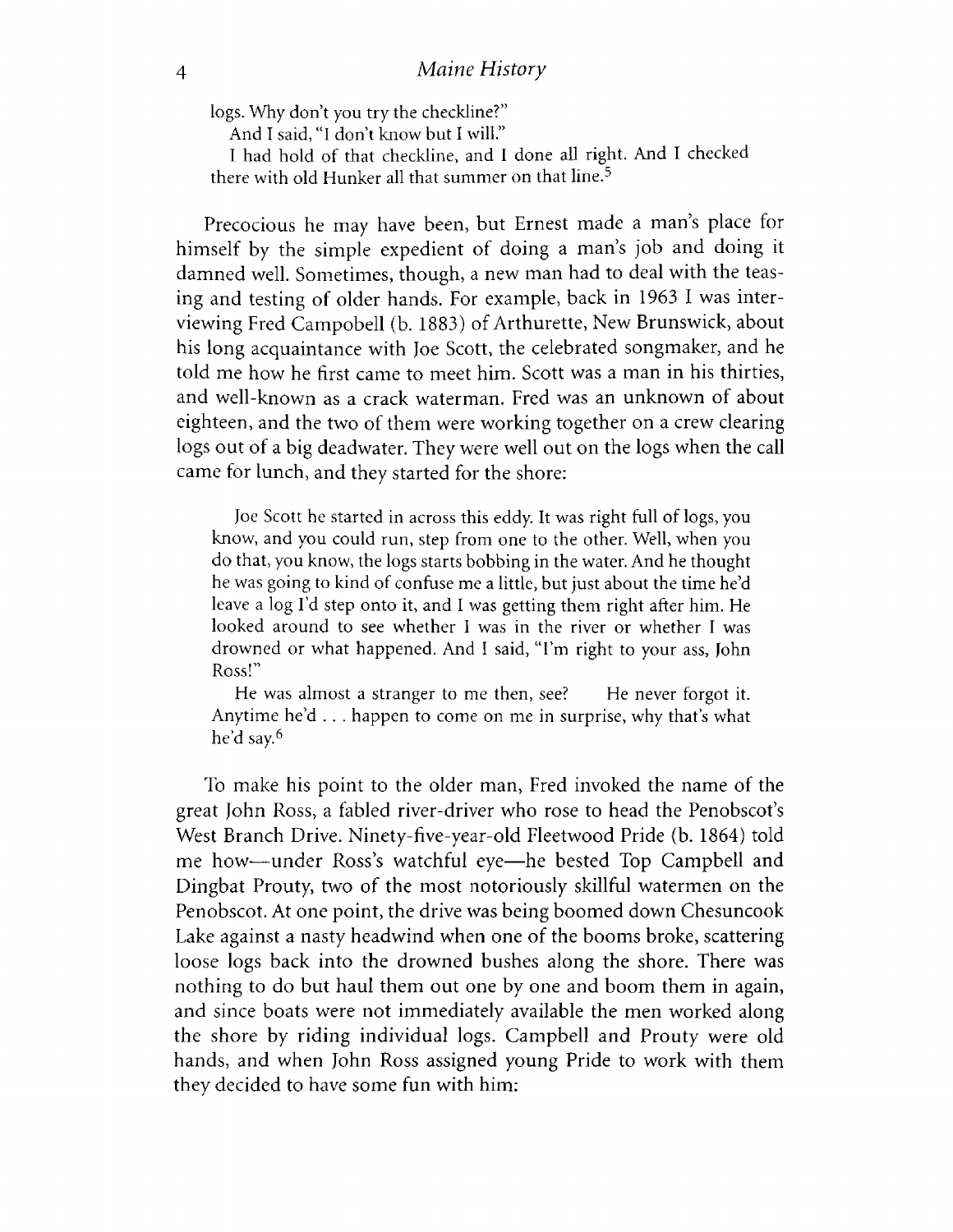And when Ross sent me in to work with them [said Pride] they said they'd "build me some bridges." They were going to lay logs crosswise so I could run in on them. And I ran in on one very long straight log and they were both on it an I went to shoot it out from under my feet . . . and I kept shooting it out into the lake and they had to leave the log or I would be onto their feet with my corked shoes. And instead of having to bridge me onto the logs, they needed bridges to keep up with me. There wasn't a man in the world as good on logs as I was! .. . And John Ross offered them a hundred dollars a piece if they would do what I was doing every day, and they never learned to do it. And he never learned to do it....

He turned to Dingbat and Top and said, "Young Pride had you two fellows trimmed. He is the only man I ever saw who can reach straight out from the end of the log he stands on and pull for all he is worth without losing his balance." My seventeen-year-old conceit went up a notch.7

All these accounts came to me from elderly men telling me of the days of their youth, when they worked at an occupation long gabled for its dangers, and each comments in its own way on a young hero's crossing of a threshold: boy to man. In each a young man demonstrates his competence in the presence of established experts, but in Pride's account the young man goes one step further: he discomfits the experts and speaks of himself as the best there was, the only man with that particular deadwater skill. Later in the same interview he described riding a log through the Raceway, a particularly nasty stretch of white water on the Connecticut, "and I'm the only man alive that ever went through it!"<sup>8</sup> Claims of this sort are common enough among men who do dangerous work, especially when they are talking to outsiders, and as a classic outsider I have always accepted them with a grain or two of salt. That is how I felt about David Severy's claim to be the only man to ride a log down the mile-long sluice around the falls at Rumford. But I was wrong.

A certain amount of background is necessary in order to see what this story is all about. Just above the town of Rumford the Androscoggin River narrows and sends its waters crashing over three falls with a total drop of about 170 feet in less than a mile. Rumford historian William Lapham, writing in the late 1880s, described the upper falls, which had an almost perpendicular drop of a hundred feet: "The torrent of water pouring down with the noise of thunder and dashing itself into foam as it chafes the rocky walls, produce[s] an effect of wonderful grandeur. Persons come long distances to witness these falls, and are well repaid for their time and trouble."<sup>9</sup>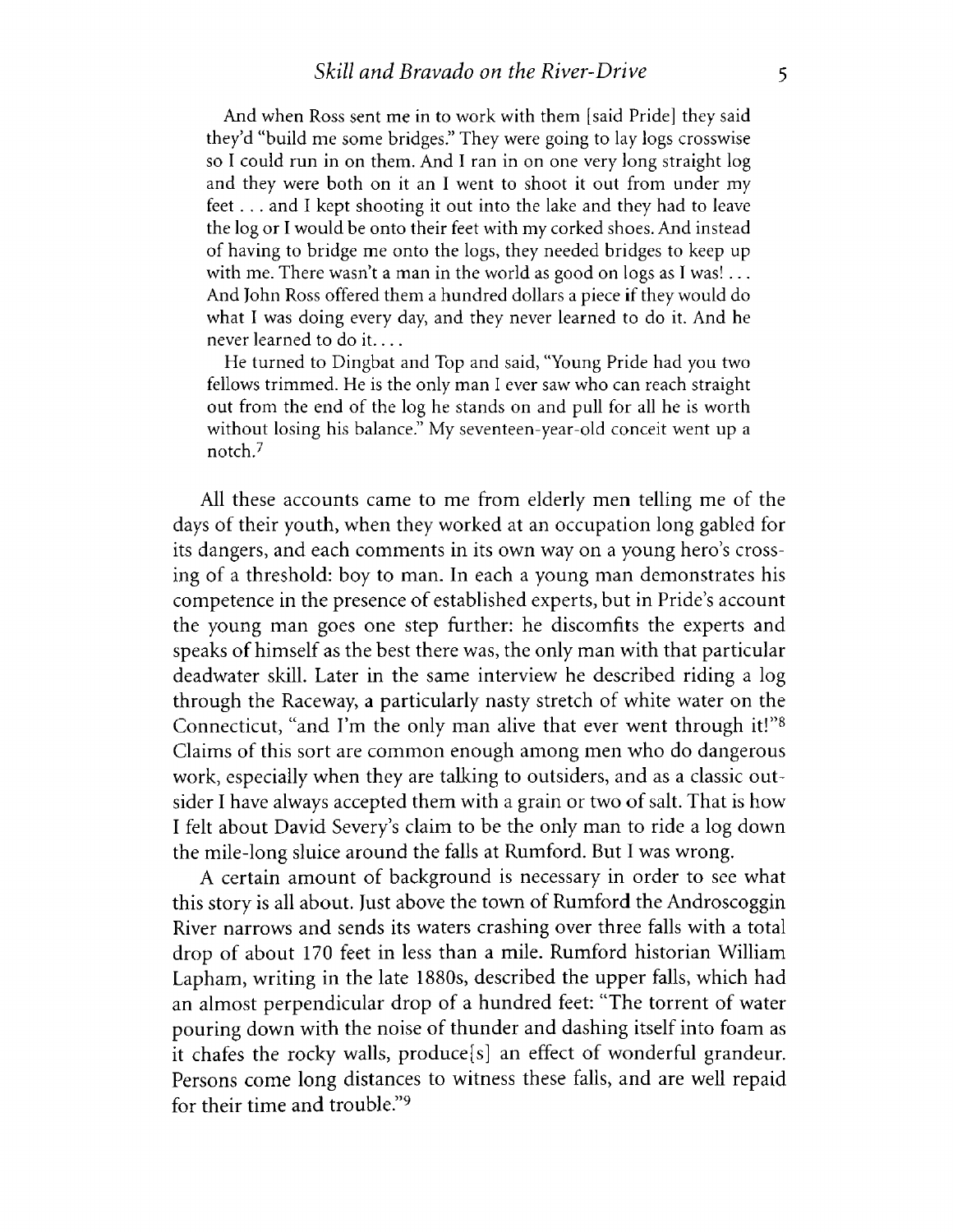John Ross, the fabled river-driver, gave Fred Campobell an opportunity to make a name for himself as a boy of eighteen. Following Ross across a mass of bobbing logs, Fred made the grade, and ever after could invoke the name of the legendary riverman to make his point with the older men. *Maine Folklife Center photo # 329.*



All very well for the sightseer, but for the lumberman these falls were very bad for business. All logs destined for the brand-new paper mill at Rumford had to run this bruising gauntlet. The company did what it could by blasting rocks and building wing dams, but the result was still huge jams of rotting logs, especially on the upper falls. As a solution one that had been successfully applied elsewhere— it was decided to build a wooden sluice around the falls. Walter Sawyer, a contemporary, described the basic vee-shaped structure: "It has a large timber at the bottom, perhaps about a foot in width, with planked sides, at an angle of about forty-five degrees, and the whole trough will be about four feet in depth vertically and . . . six to seven feet wide at the top. They can drive logs through that trough with about 200 [cubic] feet [of water] a second." 10

The logs went through this sluice one at a time— "very fast," said Mr. Sawyer, "a continuous stream." In order to keep the grade constant the sluice had to be mounted on trestles in several places, sometimes as high as twenty feet. As the accompanying photograph makes clear, it was a remarkable structure, and it should come as no surprise to find that as soon as it was built rivermen began to dream of riding a log all the way down it to deadwater. And then one day— through the purest serendipity-I met the man who claimed to have realized that dream.

It was late August, 1966, and since my Guggenheim Fellowship to research the life and songs of Joe Scott was in its last days, I was frantically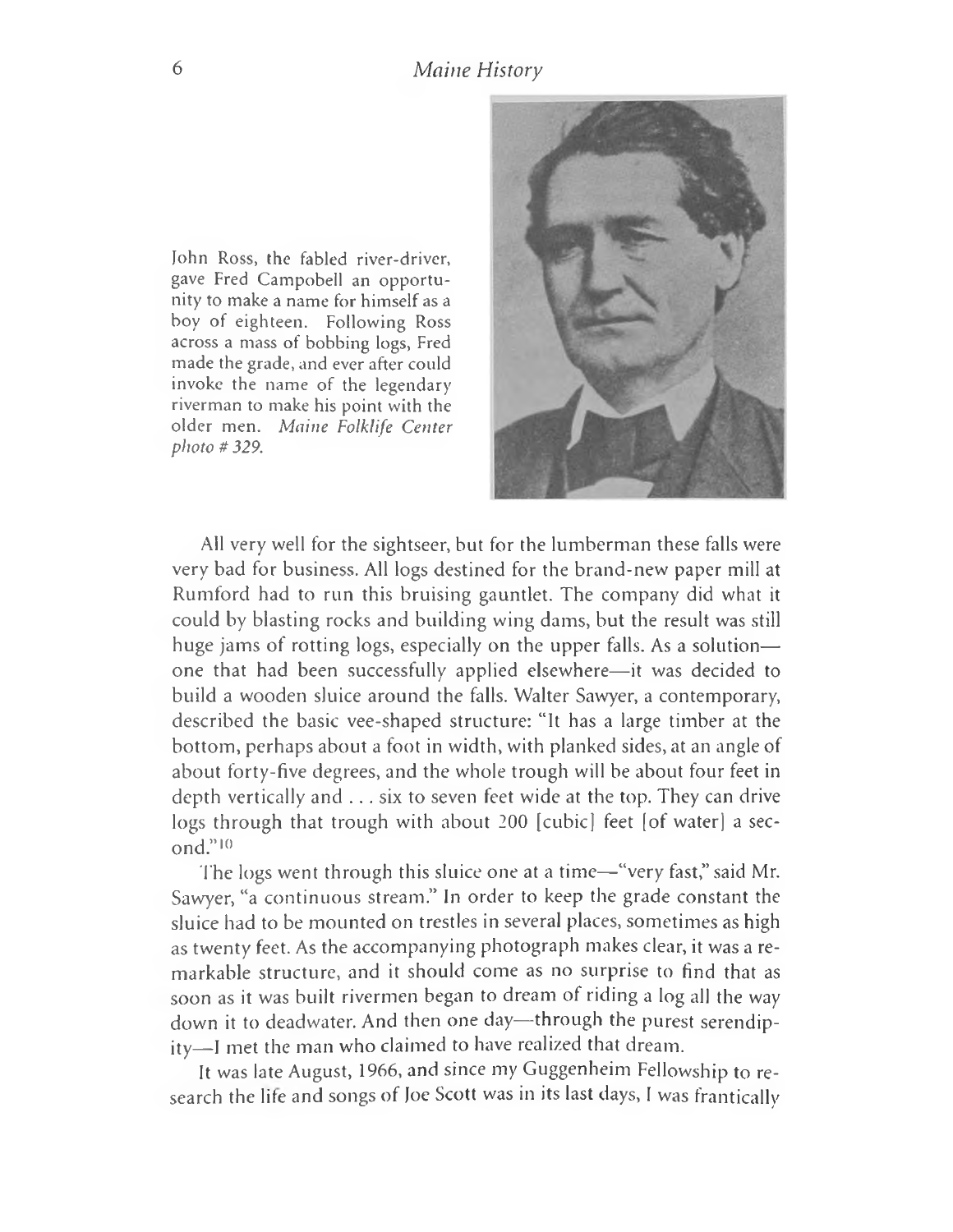trying to clean up a still rather daunting list of possible interviewees. At the moment I was down in Gray talking to Daisy Severy who had known Joe very well indeed— had even gone to dances with him!— and I was excited by what I was hearing.<sup>11</sup> Then at one point—entirely out of the blue— her husband David placed a photograph in front of me, explaining that here was the lower end of the sluice around the Rumford falls. "And this sluice, the logs come from way up here three-fourths of a mile," he said, pointing off to the right of the photograph. "I worked at the bottom of it here. I worked at the bottom. And can you see anybody in there?"

I saw a number of men standing around. "Yes," I said (I really wanted to get this interruption over with so I could get back to talking with his wife.)

"That's where they're waiting for me to come down," he said.

Then I noticed something else. "There's a man riding a log down there," I said.

"That's me! That's me!" he said excitedly.

"Three-quarters of a mile you rode that log?" I said, perhaps a little too quizzically.

"Yes, sir," he said. "A ninety-five foot drop from where we started down to here. Ninety-five feet! I'm the only man that ever accomplished it. That was on August the nineteenth, eighteen ninetynine!

With this, the conversation turned back to Daisy and more important matters, at least more important at the moment to me. It was only as I listened to the tape thirty-six years later that I heard the urgency and pride in his voice. For sixty-seven years David Severy had treasured that moment— and remembered that date— when, at sixteen years old, he became "the only man." Even so, I kept that grain of salt.

A little over a year later, I was talking with another Androscoggin driver, Ned Stewart of Rumford Center. Ned was about seven years younger than Dave Severy, but since both had worked the same waters at about the same time, I thought I'd give it a try.

"Did you ever know a man by the name of Dave Severy?" I asked. His answer was emphatic, almost as if my question was a bit silly.

"Dave Severy? Certainly I knew him! He lives down around Topsham— somewheres near there."

"Gray," I said. "I talked to him just last year."

"Boy," he said, "there's a man— outside of Dan Bossy13— there's a man that I think was as good on logs as any man I ever saw in my life.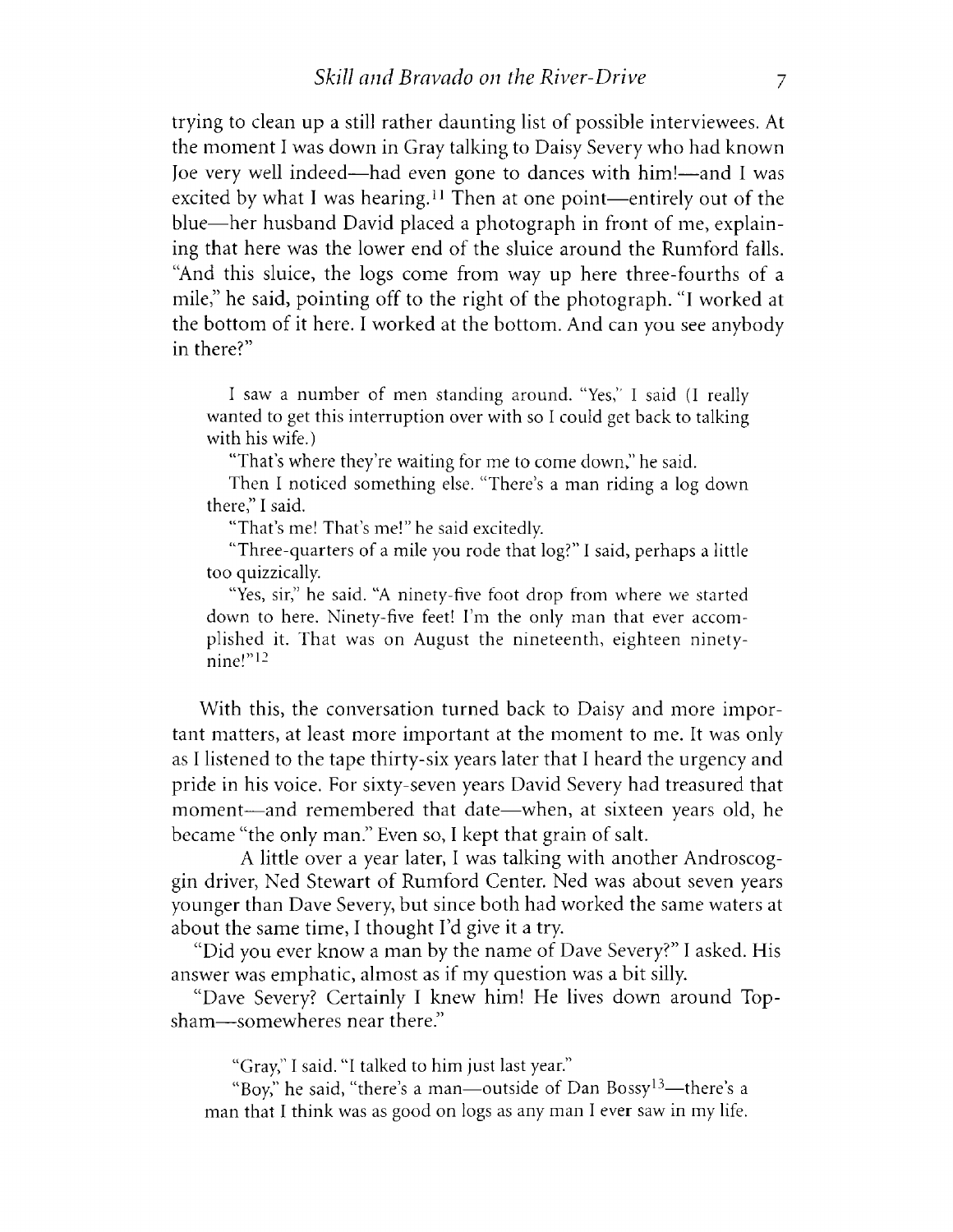

David Severy's famous ride down the Rumford log chute. *Maine Folklife Center photo courtesy Edward D. Ives.*

By God he was! He wasn't a very big man, but Mister Man, he was just like a sandpiper. Just like a sandpeep. He could ride anything!"

"He told me that he was the  $-$ "(I decided to hold back a bit) " $-$  that he rode a log down the sluice around the fall at Rumford."

"Oh he did!" said Ned spiritedly. He's the only one that ever rode a log down the sluice and into the canal and stayed with it after he got into the canal.14 He's the only man that ever done it. I tried it several times. Fremont Coolidge, there's another man. He was damn good, but by God he couldn't stay on one after it went into the canal as Dave did. Oh, that bird was some boy!"

1 asked how long the sluice was, but he couldn't remember. "I know one thing, though. When you got on the log up at the upper end, by the time you got halfway down you were *moving*!"

"I bet you were," I said. "Couldn't have been any joke to fall off a log on that thing."

"God," said Ned, "you couldn't fall off if you wanted to. Going too damn fast. You couldn't fall off if you wanted to. But once you went into the canal, *there's* the fun. 'Course she'd go in. She'd dive— front end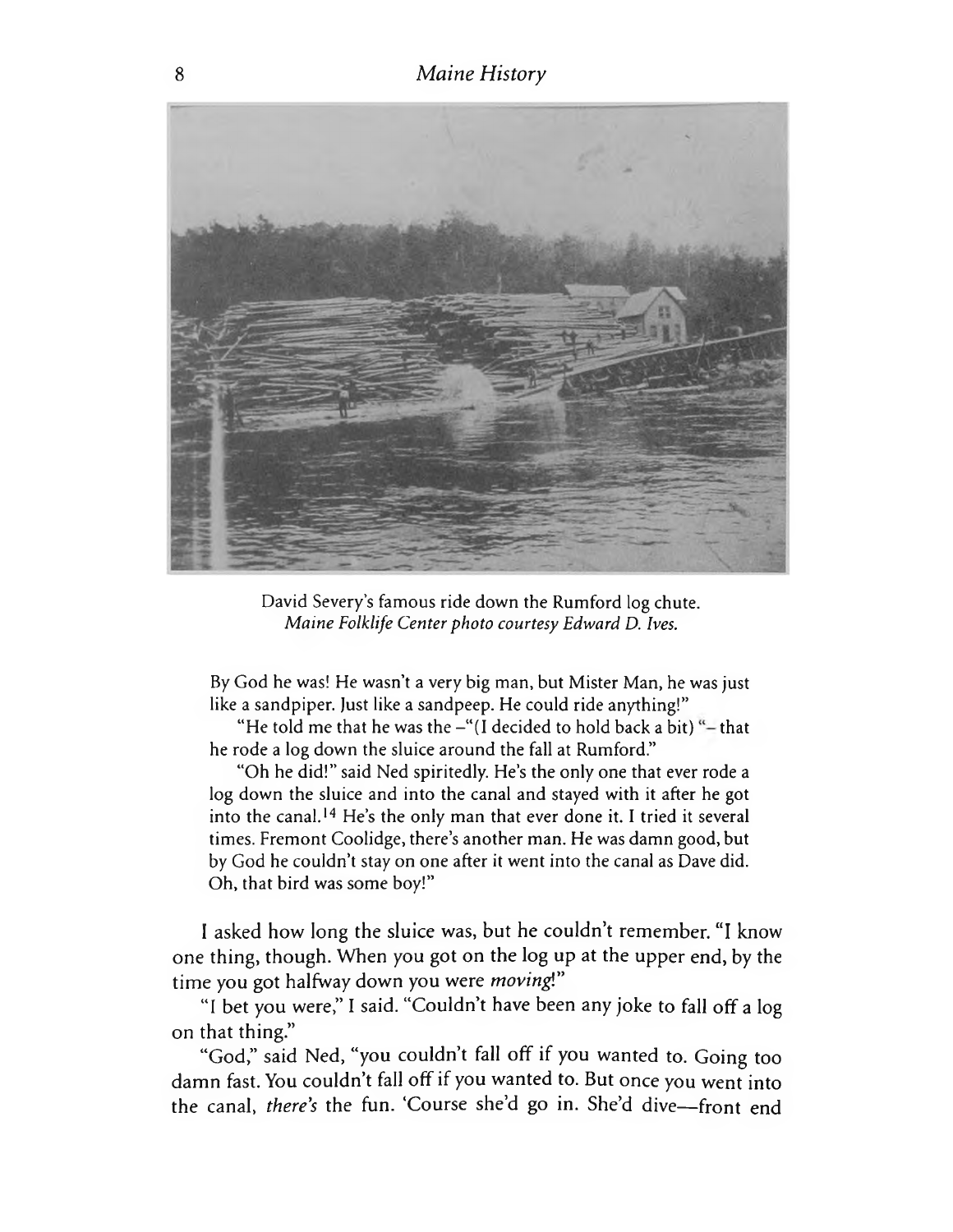would dive. You'd want to be on the back end. By God, when that [*front*] end would come up and the back end went down, you wanted to be able to shift up onto the *[front]* end and get there pretty damn quick. If you didn't, you'd wind up in the water, same as I did. Dave was the only man that ever come down and stayed on that log."<sup>15</sup>

Over the next few years, I heard Severy's deed corroborated by at least two other rivermen. From a folklorist's point of view, the important point here is less whether he actually *did* it than that it was generally *accepted* that he did, but for me that quickly became a distinction without difference. Overlaid on the old man telling me the story, my mind's eye also shows the young man—hired for the dull work of poking logs down the canal as they came off the sluice— looking up and wondering, could he do it. He knew well how logs behaved when they hit the deadwater, and he thought he knew why others who tried had failed. He chose his time, walked to the head of the falls, and gained a lifetime measure of hero stature among Androscoggin drivers. That is quite an achievement for a sixteen-year-old. And I am pleased both to celebrate it here and finally to dispense with that grain or two of salt.

Before we move on, I should point out that Dave Servery's act differs from the others in one significant detail. Ernest Kennedy, Fred Campbell, and Fleetwood Pride proved they had the skills necessary to the work they were doing, and they demonstrated their competence *on the job.* Not so David Severy. Nothing required him to do what he did; as far as his work was concerned, it was an entirely supernumerary act and probably represented a break from work, something that is borne out by the number of men who are standing around watching. In brief, he was *playing*, engaging in sport, and in that sense his feat had more to do with the discus or pole vault than it did with working on the river. Granted, the skill involved grew directly out of river-driving and would feed back into it, but for the moment it had become detached from work and was being cultivated for its own sake.

Bravado is one thing; hubris quite another, and the Maine woods have their share of stories about men who went too far and were brought low. They say Joe Scott was one. A tree he was falling lodged in the branches of another and hung perilously halfway down. Angus Enman heard it this way from one who claimed he saw it happen: "Well, Joe hung this tree up . . . and he got right under it and he defied the Lord to fall it on him. And he went on  $\dots$  calling the Maker names... . And this man said that the limb broke like *that [slapping hands]* and Joe just got away with his life. He just took his ax and said, "I'm all done in the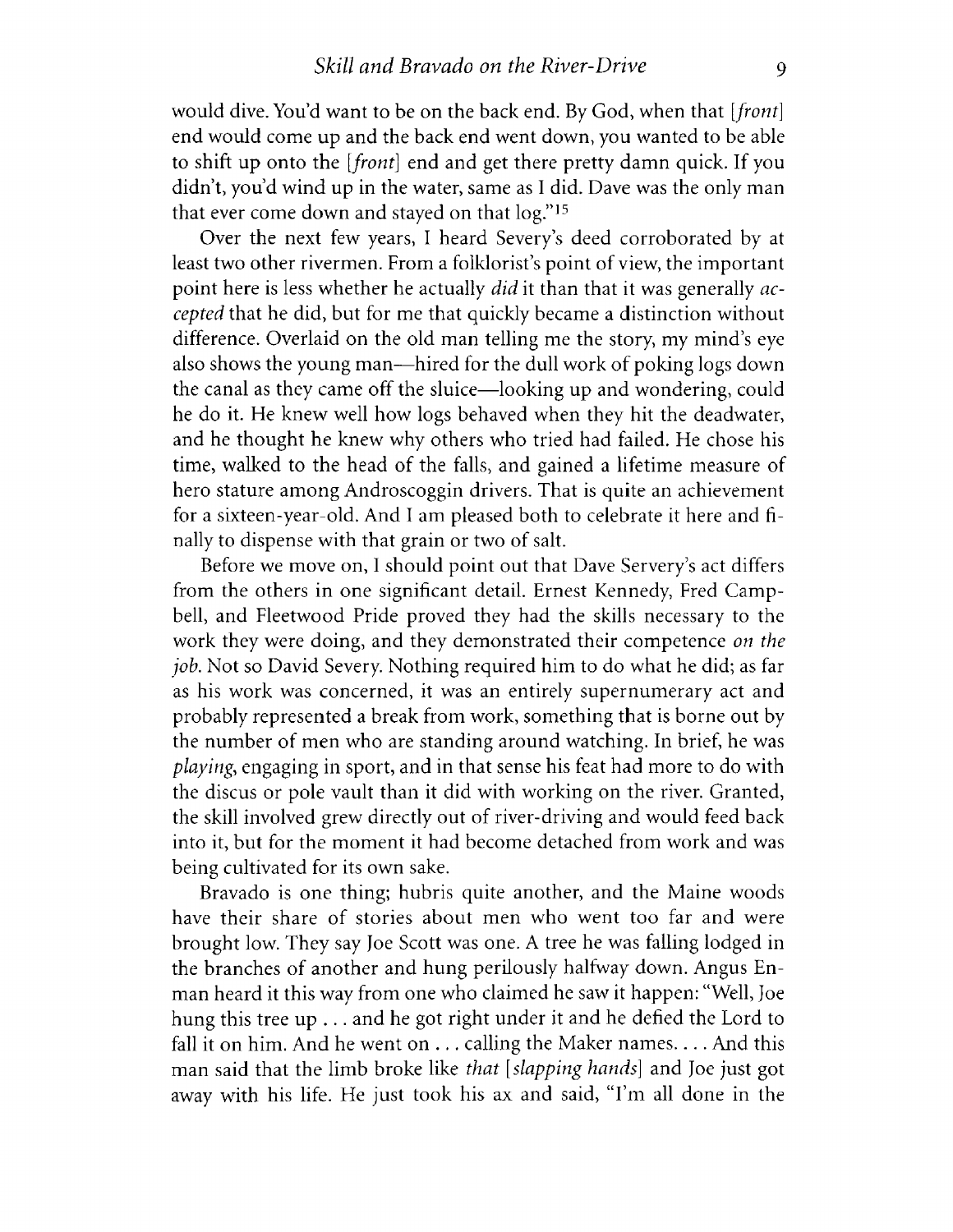woods." He never worked another day in the woods, and he went out and started making those songs."<sup>16</sup> Swearing, even taking the Lord's name in vain, is not the problem, being too quotidian even to be worth notice, but when a man wagers with Destiny by challenging whatever powers may be, that is "swearing wicked," and it is traditional wisdom that Destiny may call that wager in.17 Joe Scott got off with a warning, but according to Fannie Hardy Eckstorm in her wonderful book, *The Penobscot Man*, Goodwin of Stetson was not so lucky on the West Branch Drive:

The man who had seen this told the others, "I seen him stand there like he was on a barn floor, and I seen him lift up his fist and shake it right stret [sic] in the face of old Katahdin, an' I heard him holler like his voice would rattle lead inside him, "To hell with God!" An; then when I looked the Gray Rock was all empty, an' in the water I seen only two sets of fingers movin' slow like in the mist that sticks close to the black slick of the falls. I seen 'em open once, and' then they shut an' was gone.18

Goodwin's fate had nothing to do with manliness or even the bravado and daring that has up to now been our subject. It was simply and so ran the verdict of his fellows— a judgment on his foolhardiness. He just went too far, and so did Larry Connors, another notoriously wicked swearer. There was a dangerous jam in Ripogenus Gorge, and, according to Mrs. Eckstorm, Connors was heard to say, "I'm goin' to break that jam if I go to Hell doing it." 19 He broke it alright, but his body was not found until long after, and the same is true of the driver Tom MacLeod told me about in 1957:

There was another drive comes into the Spednic Lake called North Brook. And there's a nasty little place on it they call the Winding Stairs. It was very steep and winding around like that [demonstrating]. A jam of logs got jammed up on it one morning, and a young fellow went out before breakfast and started that jam. And somebody said, "Be careful." They called to him, and one of the boys said, "Be careful."

"Oh," he says, "I'm all right. I'll take that off of there or I'll eat my breakfast in HelL'And possibly he ate his breakfast in Hell. When that thing broke he went in, and they never saw him for two days before they found his body.20

Stories about men who defy God or his agencies and are punished for their impiety are common enough, probably world-wide,21 but it is interesting to find a version turning up along Maine rivers in very local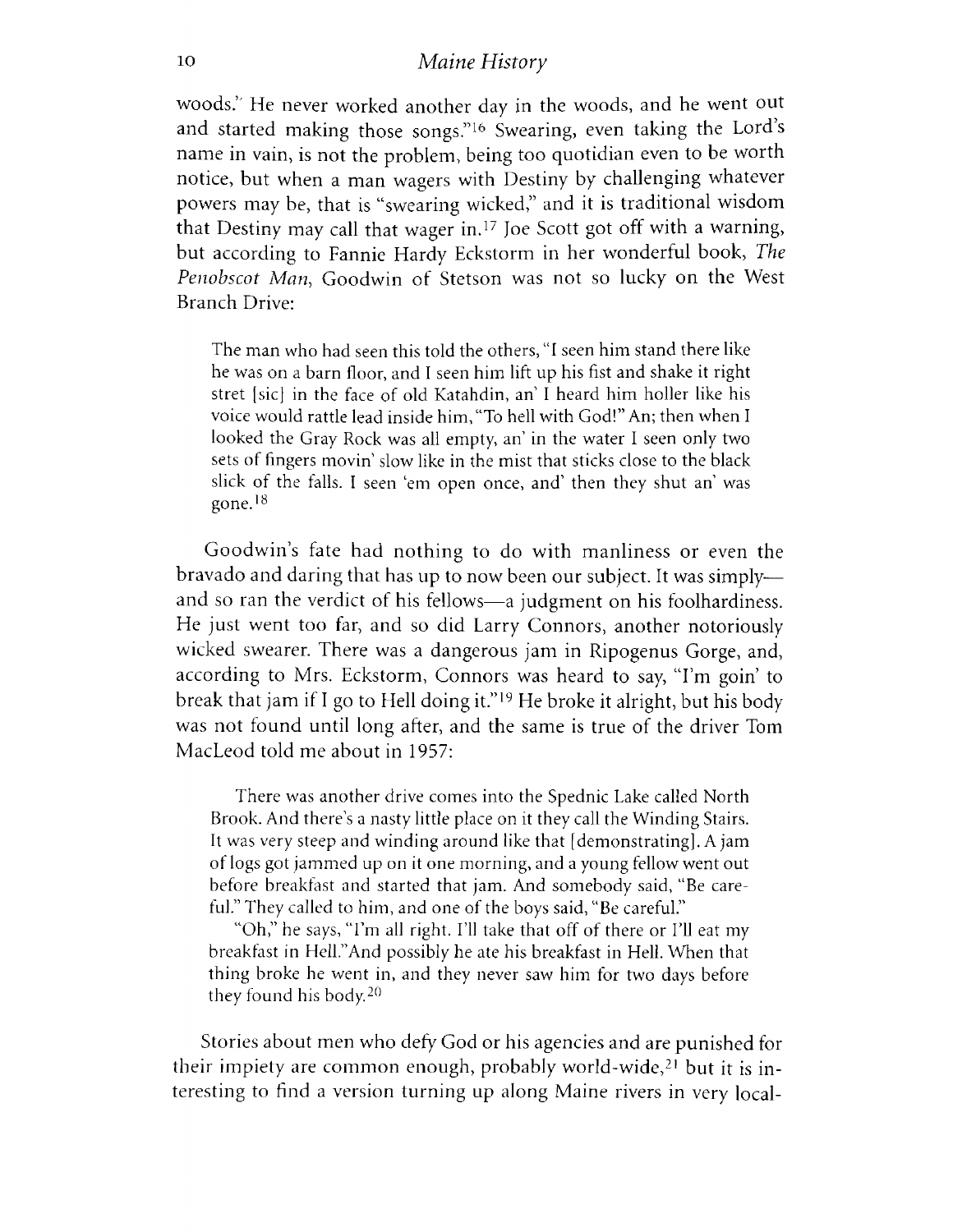ized and only slightly variant forms. I have heard a couple of versions, for example, where the man declares he'll have his "next cup of coffee in Hell." But the vow and the pledged event are still the same. Witness the following, told me by Larry Carroll of Norway, Maine, about Erastus (Ross) Loveland, a well-known Penobscot lumber operator and river boss:

And this Loveland, I think it was at Five Islands where they had this bad jam, and they worked on it several days. . . . And one morning he told me, he said, "That jam will pull today, or Til eat my next meal in Hell." And I suppose he did, because he went over the face of the jam, and nobody—I don't know whether they could have saved him or not! He was the most disliked man!22

Unlike the nameless young chap in Tom MacLeod's story, and unlike any of the other anonymous drivers I've heard the story about, Loveland was a well-known figure along the Penobscot, and his fate can be documented. He met his death on June 24, 1886, by being sucked under a jam, and while I have never heard that he was a notable wicked swearer, as Carroll suggests, he was known to be an extremely irascible and mean-spirited boss. Fleetwood Pride had worked for him. "Oh yes," he said, "he was a quick-tempered ugly old devil."23 And perhaps, at least from the crew's point of view, that was as bad as wicked—bad enough, at any rate, to cause this widespread floating anecdote to become attached to his name.

After this extended divagation on men who went too far, I would like to return to my "only man" theme with another of Fannie Hardy Eckstorm's stories from *The Penobscot Man*: "Lugging Boat on Sowadnehunk."24 The style is literary, and Mrs. Eckstorm is not above imagining a conversation or two, but my experience is that she can be depended on when it comes to "what really happened," especially on the level of the general story. She was far too concerned that readers in the know among them the great John Ross himself— would approve her story to have fudged her facts.25

The story takes place at Sowadnehunk Falls, a stretch of water no one had ever run and lived to tell about it. Two crews have just finished lugging their heavy boats on the customary forty-rod carry around it and are resting and waiting for a third crew under Sebattis Mitchell to come join them before they all put back in to continue downstream. But Sebattis and his bowman— almost on a whim and to the utter consternation of their watching friends—decide to run those falls, and, save for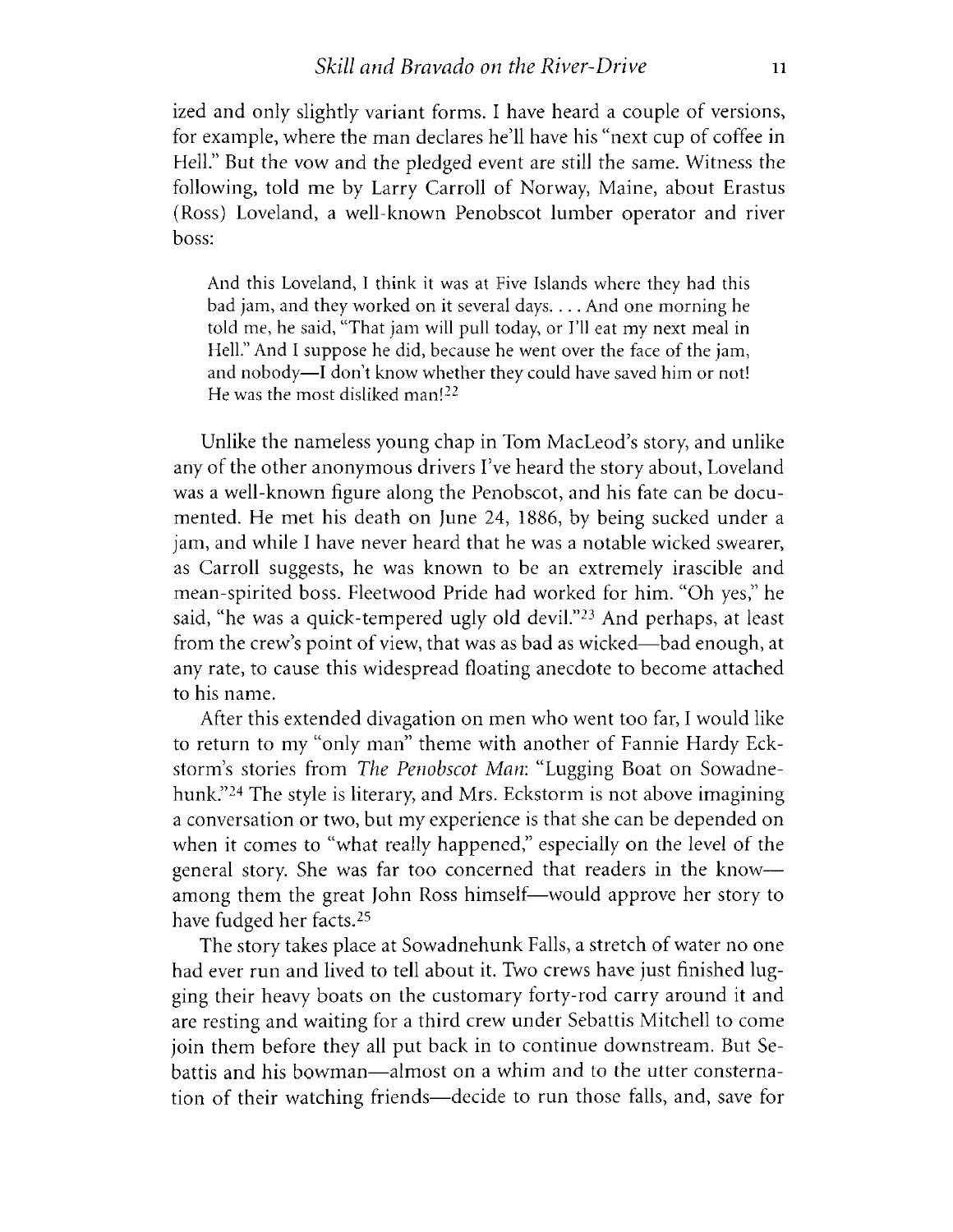

In the lore of the log-driver, one never tempted fate by defying God or his agencies. Swearing was safe, but a vow to "clear the jam or eat my next breakfast in hell" was going too far. *Maine Folklife Center Photo #308.*

**shipping some water, they are gloriously successful. Without a word, the other two crews lug their batteaus back up the carry to try a run themselves. One man is drowned, both batteaus are reduced to matchwood, and Big Sebattis Mitchell emerges as the only man ever to run Sowadnehunk Falls.**

**Mrs. Eckstorm's comment on this story, though somewhat aslant of the "only man" theme, is interesting, and I will use it to bring this paper to a close: "The man who led off gets the credit and the blame. He is the only one remembered. But to an outsider, what wins more than passing admiration is not the man who succeeded, but the many who followed after and failed, who could not let well enough alone when there was a possible better to be achieved**."26

**To conclude, I'd like to call to your minds that thrifty old farmer who kept a jar on his workbench labeled "string too short to be saved." When asked why, he said, "You never can tell." I leave you with this one thought: The old farmer was right. You never** *can* **tell.**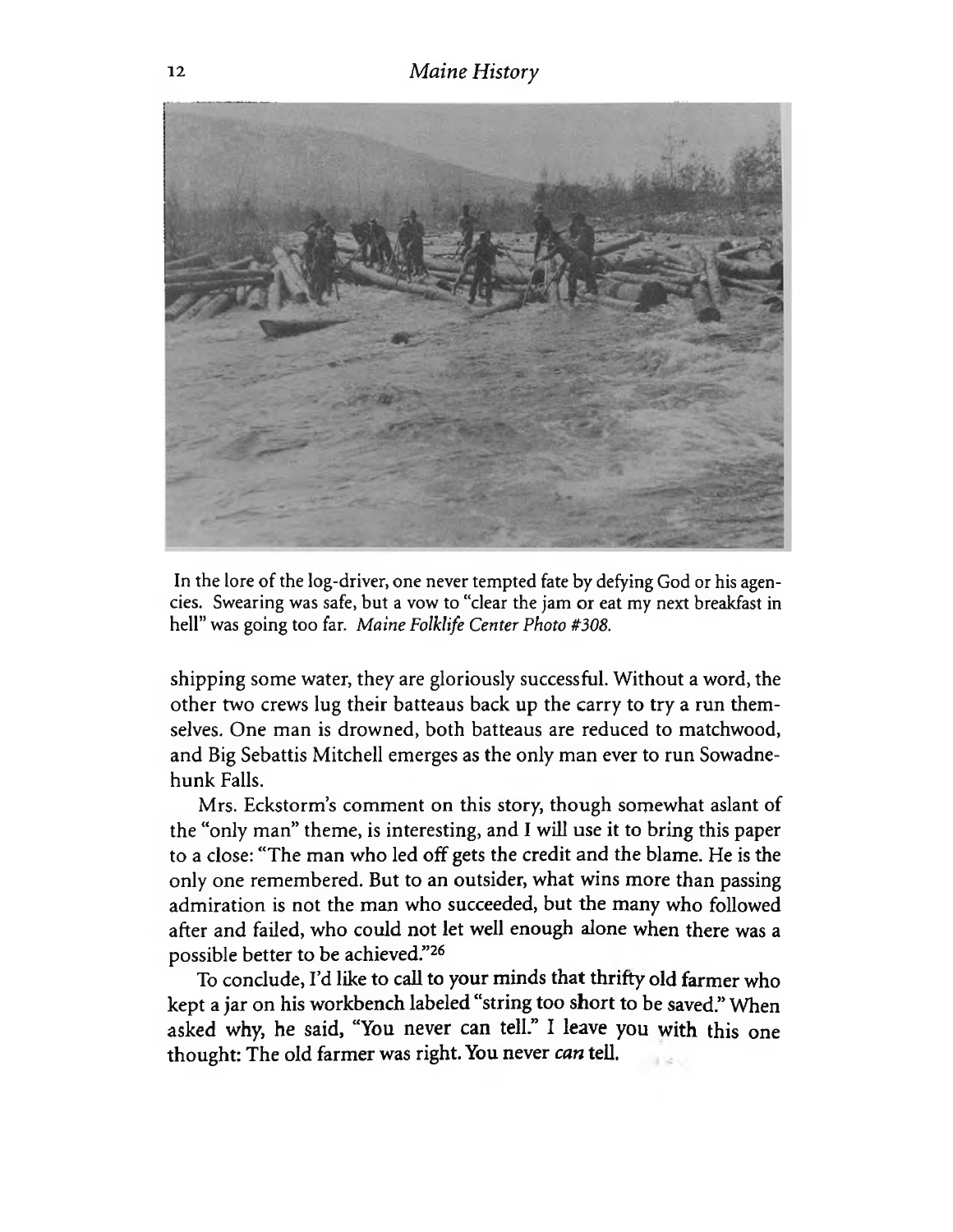

Bateaux on the Penobscot shore. *Maine Folklife Center Photo #331.*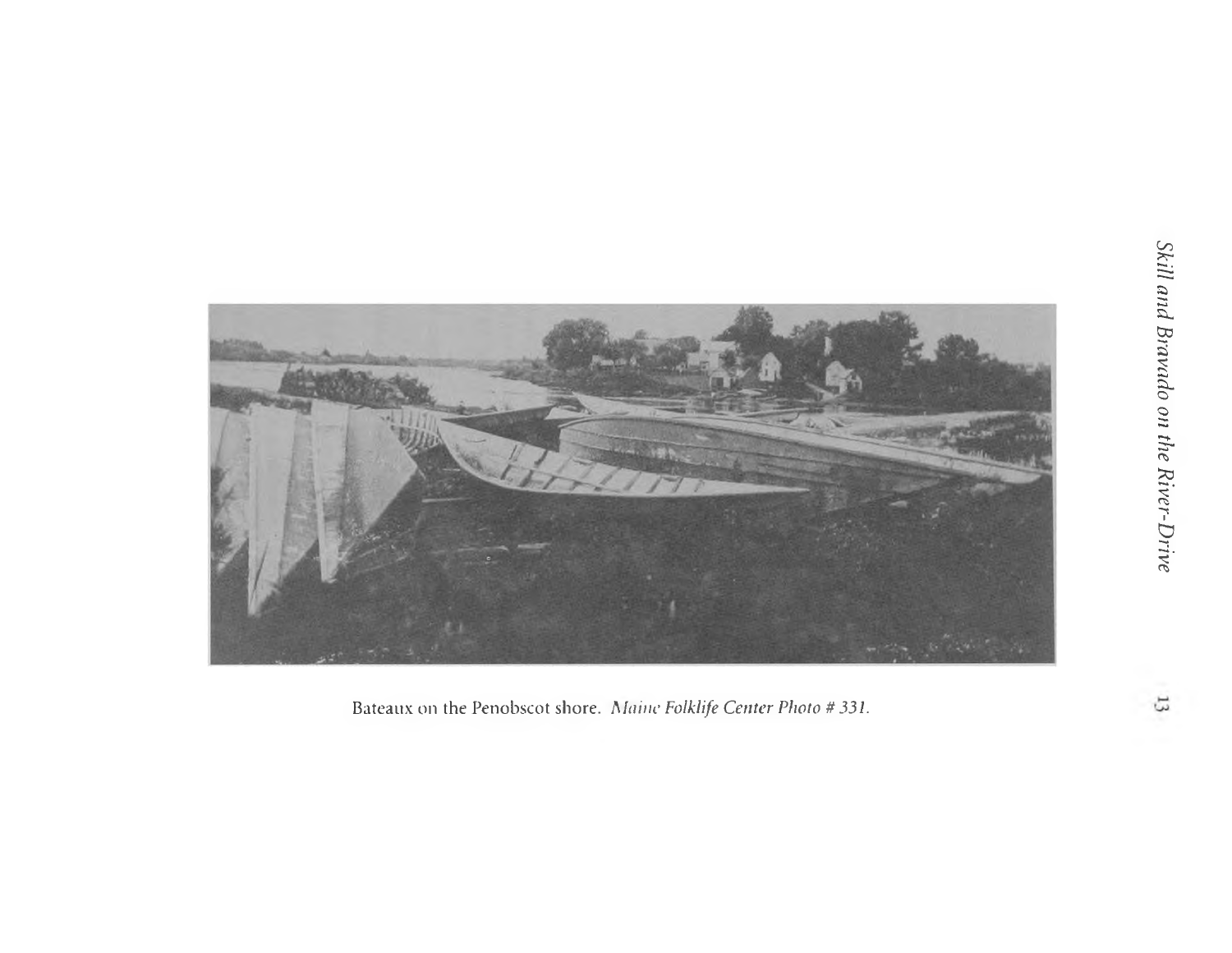## **NOTES**

1. Edward D. Ives and David C. Smith, editors, *Fleetwood Pride 1864-1960* (Orono, Maine: *Northeast Folklore,* IX, 1967), p. 10.

2. Ives and Smith, *Fleetwood Pride*, p. 16.

3. Northeast Archives of Folklore and Oral History, NA Ives 57.1, p. 48. All references to Northeast Archives material will simply be designated NA, followed by the accession number.

4. For a thorough description of what work on a sorting boom was all about, see Edward D. Ives et al., *Argyle Boom* (Orono, Maine: *Northeast Folklore* XVII, 1976).

5. *Ives, et a l, Argyle Boom*, pp. 50-51.

6. Edward D. Ives, *Joe Scott: The Woodsman-Songmaker* (Champaign IL: University of Illinois Press, 1978), p. 36.

7. Ives and Smith, *Fleetwood Pride*, p. 21.

8. Ives and Smith, *Fleetwood Pride*, p. 19.

9. William B. Lapham, *History of Rumford, Maine* (Augusta, Maine: Maine Farmer, 1890), p. 161.

10. St. John River Commission, *Proceedings* (testimony taken before this international group), 1909-1916, Bangor Public Library, p. 2035.

11. See Ives, *Joe Scott*, pp. 39ff.

12. Material taken from my interview with Daisy and David Severy, Gray, Me., August 24, 1966. NA Ives 66.7. It is worth emphasizing that Severy's figures are quite conservative. The sluice was more nearly a mile long, and the drop was nearer 165 than 95 feet.

13. For more on Dan Bossy, see Robert E. Pike, *Tall Trees, Tough Men* (New York: Norton, 1967), pp. 191-200.

14. The canal was an artificially created deadwater leading directly to the mill.

15. This material is taken from my interview with Stewart, July 28, 1967. NA Ives 67.1.

16. Ives, *Joe Scott*, p. 54. See also p. 63.

17. For a good consideration of "swearing wicked," see Fannie Hardy Eckstorm, *The Penobscot Man* (Bangor: Jordan-Frost, 1924), pp. 29-32.

18. Eckstorm, *Penobscot Man,* p. 131.

19. Eckstorm, *Penobscot Man*, p. 40.

20. Taken from my interview with Tom MacLeod, Baring, Maine, June 5,